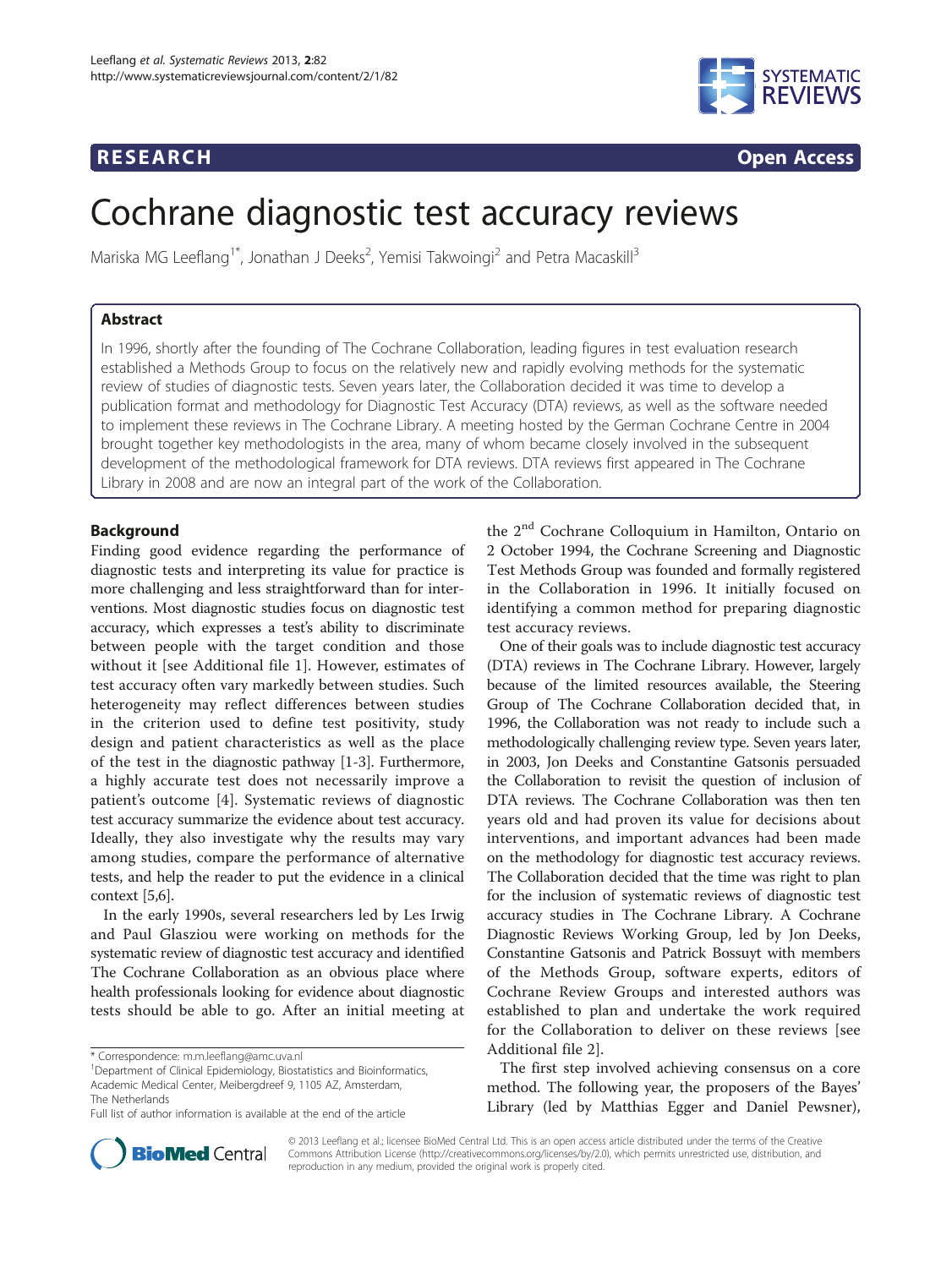members of the Cochrane Screening and Diagnostic Test Methods Group, and other international experts met together in Freiburg, Germany, to discuss and agree on appropriate methods for each step in a meta-analysis of diagnostic test accuracy, including graphical displays. The Bayes' Library proposal was radically different in that it considered producing a database of meta-analytical estimates of likelihood ratios and pre-test probabilities, which could be used for probability revision in Bayesian diagnostic thinking. After debate, consensus was reached on following a more standard methodology that utilised sensitivity and specificity estimates. Following the meeting, members of the Cochrane Screening and Diagnostic Test Methods Group assisted Collaboration's Information Management Team with the development of a version of the Collaboration's Review Manager software including functions necessary for DTA reviews and worked with the Collaboration's publisher to develop a publication format. Unlike the software for intervention reviews, which includes the ability to calculate and display the results of meta-analyses of the included studies, an approach was taken for linking the Collaboration's software with commercial statistical software packages that contained the functionality necessary to fit the complex hierarchical statistical models for meta-analysis.

The Cochrane Library was ready to register titles for diagnostic test accuracy reviews in October 2007, with the publication of the first Cochrane diagnostic test accuracy review in October 2008 [\[7\]](#page-4-0). During this period, members of the Cochrane Screening and Diagnostic Test Methods Group worked not only on the development of the above mentioned methods, but also on the development of pilot reviews and guidance in the form of a Handbook. Support Units were established in the United Kingdom and The Netherlands to assist the Cochrane Review Groups with publication preparation and processes surrounding these reviews; a website was launched, training workshops were provided and a separate Editorial Team was established to oversee DTA reviews [[8\]](#page-5-0).

In the following sections, we highlight some of the methodological developments in diagnostic systematic reviews that took place from the early 1990s until now, against the background of the history outlined above. Current challenges and possible solutions for them are discussed, and we conclude with an overview of the current status of these reviews within The Cochrane Collaboration.

# Early methodology

The first meta-analyses of diagnostic test accuracy were published in the late 1980s and early 1990s and largely followed the approaches used for intervention metaanalyses: retrieval and selection of studies, assessing their quality, summarizing their results in a meta-analysis, investigating heterogeneity and drawing conclusions for example, [[9,10](#page-5-0)]. However, meta-analysis of diagnostic test accuracy was intrinsically more complex because test accuracy measures usually come in pairs: sensitivity and specificity; positive and negative predictive values; and positive and negative likelihood ratios. A key consideration is that accuracy measures depend on the threshold that is used to define a positive test result. Sensitivity and specificity, which are commonly reported, vary in opposite directions as the threshold changes. An early regression based method that did take this into account was not straightforward to fit [\[10\]](#page-5-0). Another approach used the area under the receiver operating characteristic (ROC) curve to provide a single summary measure of accuracy per study, thus losing information about threshold effects [[11](#page-5-0)]. A major breakthrough in the meta-analysis of diagnostic test accuracy was the publication of the statistical method developed by Moses, Littenberg and colleagues, which was straightforward to implement and also took the threshold effect into account [[12,13\]](#page-5-0). This method was widely adopted in subsequent reviews.

The complexity of DTA reviews is not restricted to statistical methods. Even formulating the review question may not be straightforward because the accuracy of a test can vary in different situations. For instance, study design may affect estimated accuracy, and there is no 'best' design analogous to the use of the randomized trial to compare interventions. Furthermore, there is no standard terminology to describe the variety of study designs used to assess accuracy. Consequently, it is more difficult to retrieve relevant studies from electronic databases and the selection process is more complex. Interpretation of summary estimates from a DTA review also requires careful consideration because a highly accurate test in itself will not improve the patient's outcome. It is the management of the patient and decisions made after the test is administered that directly influence the patient's wellbeing. These more epidemiological issues and considerations for the meta-analysis of test accuracy studies were published in parallel with the statistical developments [\[5](#page-4-0),[14\]](#page-5-0). After almost 20 years, these guidelines [[5\]](#page-4-0) are still very relevant and current.

# Recent developments

At the time that the Cochrane Collaboration Steering Group decided that it would consider diagnostic test accuracy reviews, it appeared that the methods for these reviews were well defined [\[15,16\]](#page-5-0) and all that remained was to reach consensus about which methods to adopt. However, as the discussions progressed, limitations of existing commonly used approaches became clear, and ideas for alternative methods and further developments were generated. These are outlined below.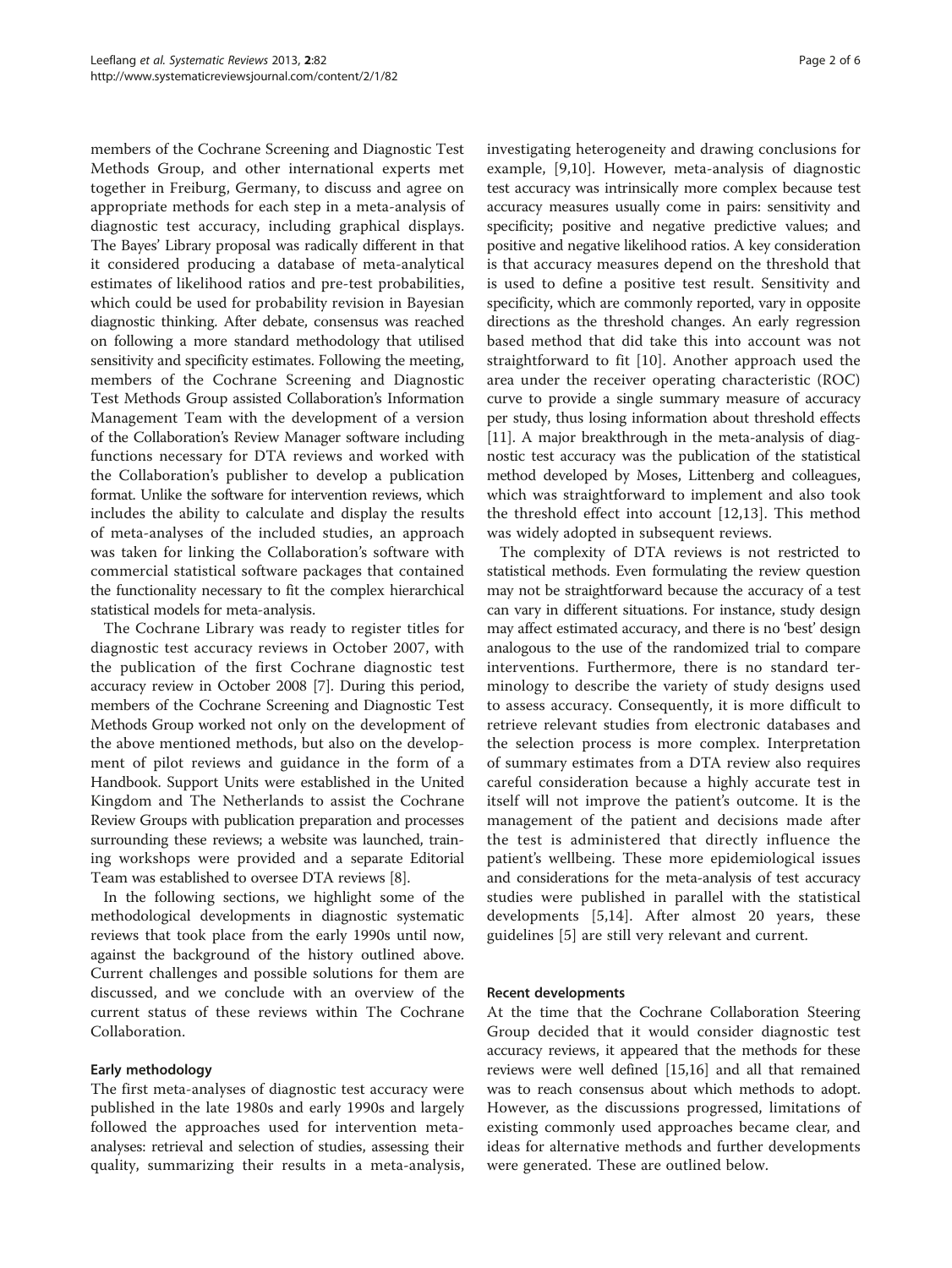#### Question formulation and the interpretation of results

There was an increasing awareness that because tests are used in a range of contexts, their value very much depends on their place and role in clinical practice [\[17](#page-5-0)]. This also affects the interpretation and applicability of the findings: Do the findings hold for any situations, or do different situations cause the test to behave differently? For example, questionnaires to determine whether elderly patients are developing dementia may be of value in general practice. However, when such a questionnaire is used in a mental health clinic where patients have many multiple symptoms in common, the questionnaire is no longer able to distinguish between someone with general mental impairment and someone with dementia.

Even if such a questionnaire could distinguish very well between people with general cognitive impairment and someone with dementia, its value may still depend on other factors such as whether the knowledge that someone has dementia rather than general cognitive impairment will affect their outcomes and quality of life. The potential consequences of a positive or negative test result should be taken into account when interpreting the results of a DTA review. If knowledge of the test result does not affect further management, the value of testing at that point may be very limited.

When formulating the review question, one should also realize that diagnostic tests are not used in isolation and that alternatives should be considered as well. Therefore, Cochrane DTA reviews have also turned their focus on the importance of comparative accuracy, because choosing a test requires robust information about the value it adds compared to existing alternatives.

## Search and selection

Studies of the relative effects of different intervention are relatively easy to find by searching for randomized trials. Searching for studies of diagnostic test accuracy is far more difficult because the study designs vary and there is no one term that can be used to filter all diagnostic studies. Multiple combinations of methodological terms have been tried, resulting in the development of so called 'methodological search filters'. However, it has become clear that searching for diagnostic accuracy studies involves more than filtering studies for their use of diagnosis-related terms [\[18,19](#page-5-0)]. As a result, review authors are often forced to screen thousands of retrieved article titles in order to find a relatively small number of potentially relevant studies.

### Quality assessment

The first published empirical investigation of the effect of a range of potential biases on diagnostic accuracy outcomes was published in 2002 [[20\]](#page-5-0). An overview of all potential sources of bias and variation was published two years later and formed the basis of a Quality Assessment for Diagnostic Accuracy Studies (QUADAS) tool [\[21,22](#page-5-0)]. This tool consisted of 14 items and has been widely used by authors of diagnostic test accuracy reviews. A modified form of QUADAS became the recommended quality assessment tool for Cochrane diagnostic accuracy reviews [\[23\]](#page-5-0).

As the tool became more widely used, it became apparent that it had some drawbacks such as not distinguishing adequately between true biases and reporting biases, and also not distinguishing between risk of bias and issues of applicability or representativeness. In response to these limitations, an updated version of the tool was developed and published in 2011 [\[24](#page-5-0)]. This version, which is now used for Cochrane DTA reviews, allows the assessment of both risk of bias and concerns regarding applicability in an explicit and transparent way.

### Meta-analysis

As outlined above, the statistical approach developed by Moses and Littenberg was widely adopted as it was straightforward to apply and understand. Alternative, but substantially more complex statistical approaches were published in the mid 1990s, providing a framework for more rigorous methods taking proper account of within study variability in sensitivity and specificity, and unexplained heterogeneity in test accuracy between studies. [[25](#page-5-0),[26\]](#page-5-0). These more rigorous methods are the basis for the hierarchical models that are recommended for Cochrane DTA reviews and that are increasingly used in preference to the original Moses and Littenberg method.

Both of these hierarchical models use an estimate of test sensitivity and specificity for each study. The first model, commonly referred to as the Rutter and Gatsonis Hierarchical Summary ROC (HSROC) model, focuses on the estimation of a summary ROC curve that allows for threshold effects (Figure [1](#page-3-0)A) [\[27\]](#page-5-0). A modification of this approach was identified to fit this model in SAS software, which has facilitated its adoption [\[28\]](#page-5-0). A second model, commonly referred to as the bivariate model, performs a joint meta-analysis of logit transformed sensitivity and specificity, allowing for correlation between them across studies, with the aim of obtaining a summary estimate for both sensitivity and specificity (Figure [1B](#page-3-0)) [\[29\]](#page-5-0). Further work on these models has demonstrated that they are mathematically equivalent, but the different parameterisations affect the interpretation of covariates included in the models [[30,31](#page-5-0)].

The Rutter and Gatsonis (HSROC) model assumes that each test is subject to a threshold effect, either explicitly by applying a different cut-point in the case of continuous test results, or implicitly as occurs in imaging studies. Under the HSROC model, threshold effects between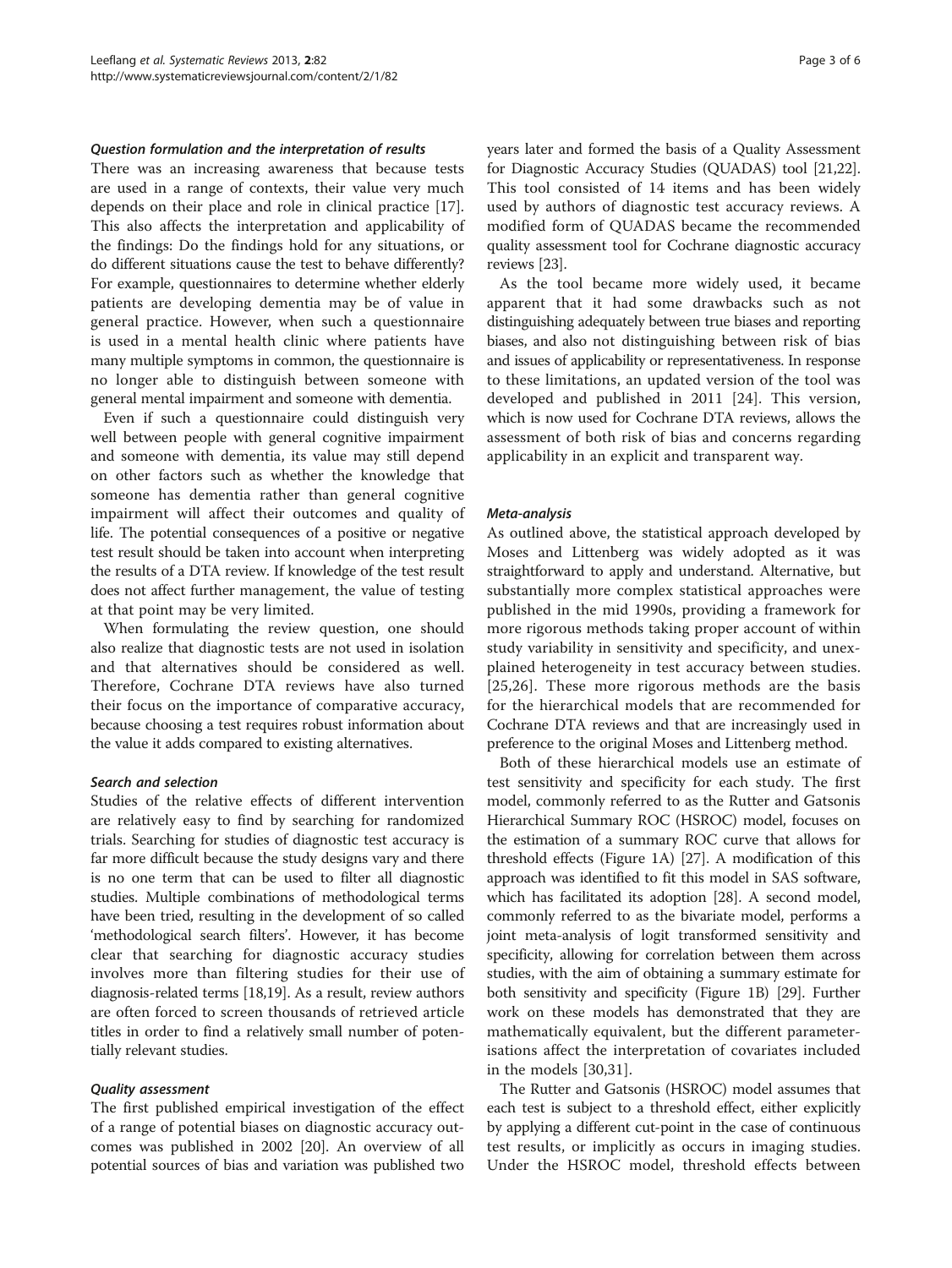<span id="page-3-0"></span>

studies are accounted for by a proxy measure for threshold that is based on an underlying test positivity rate in each study. If thresholds vary between studies, estimating one overall summary pair of sensitivity and specificity is not appropriate or readily interpretable because the sensitivity and specificity will vary by threshold. The bivariate model adopted by Reitsma and colleagues focuses on the estimation of a summary pair of sensitivity and specificity on the basis that clinicians require this information to assess the consequences of decisions made after a test result is known. Clearly, this approach requires that the study specific estimates of sensitivity and specificity for a test are obtained using a common criterion (threshold) for test positivity for the summary estimates to have a clear interpretation. Because of these considerations, review authors are advised to think carefully about the questions they aim to address in their review and the type of test they are analyzing to guide their choice of model [[33\]](#page-5-0).

# Future developments

With most of the basic methods now developed and available as guidance for review authors [\[6](#page-4-0)[,8](#page-5-0)], it is time to consider future directions. Some ongoing developments may make the process of preparing a systematic review of diagnostic test accuracy easier, but other developments may lead to greater complexity.

# Search and selection

Developments in text mining and machine learning techniques may make the search and selection of studies an easier task. These techniques may help in developing search strategies, but their biggest advantage will probably

be in the stages of study selection The software can be trained to recognize relevant studies from irrelevant studies, allowing automatic filtering out of the clearly non-relevant studies at the first selection stage. The techniques may also be used in place of a second or third reviewer, being more objective and perhaps also more consistent than a human reviewer. This could facilitate the handling of disagreements in the selection stage.

# Publication bias

In diagnostic research, not much is known about the 'drivers' behind publication bias. A diagnostic accuracy study usually does not test a hypothesis and so there is no P value for authors and publishers to influence decisions about publication that are based on the statistical significance of the results. Investigating what drives the publication of a diagnostic study is difficult because no formal registration of these studies exists, and because these studies may also be done on ad-hoc basis using pre-existing data or samples. In the light of the current developments with regard to the ensuring publication of each trial ever done (see [www.alltrials.net\)](http://www.alltrials.net), it would be good to set similar standards for accuracy studies. Until then, we should urge review authors to put extra effort into finding unpublished, as well as published diagnostic test accuracy studies. This will also help to inform factors associated with non-publication, thereby informing the further development of approaches for assessing potential publication bias [\[34,35\]](#page-5-0).

### Meta-analysis

In terms of statistical methods, future developments are likely to reflect the increasing interest in comparative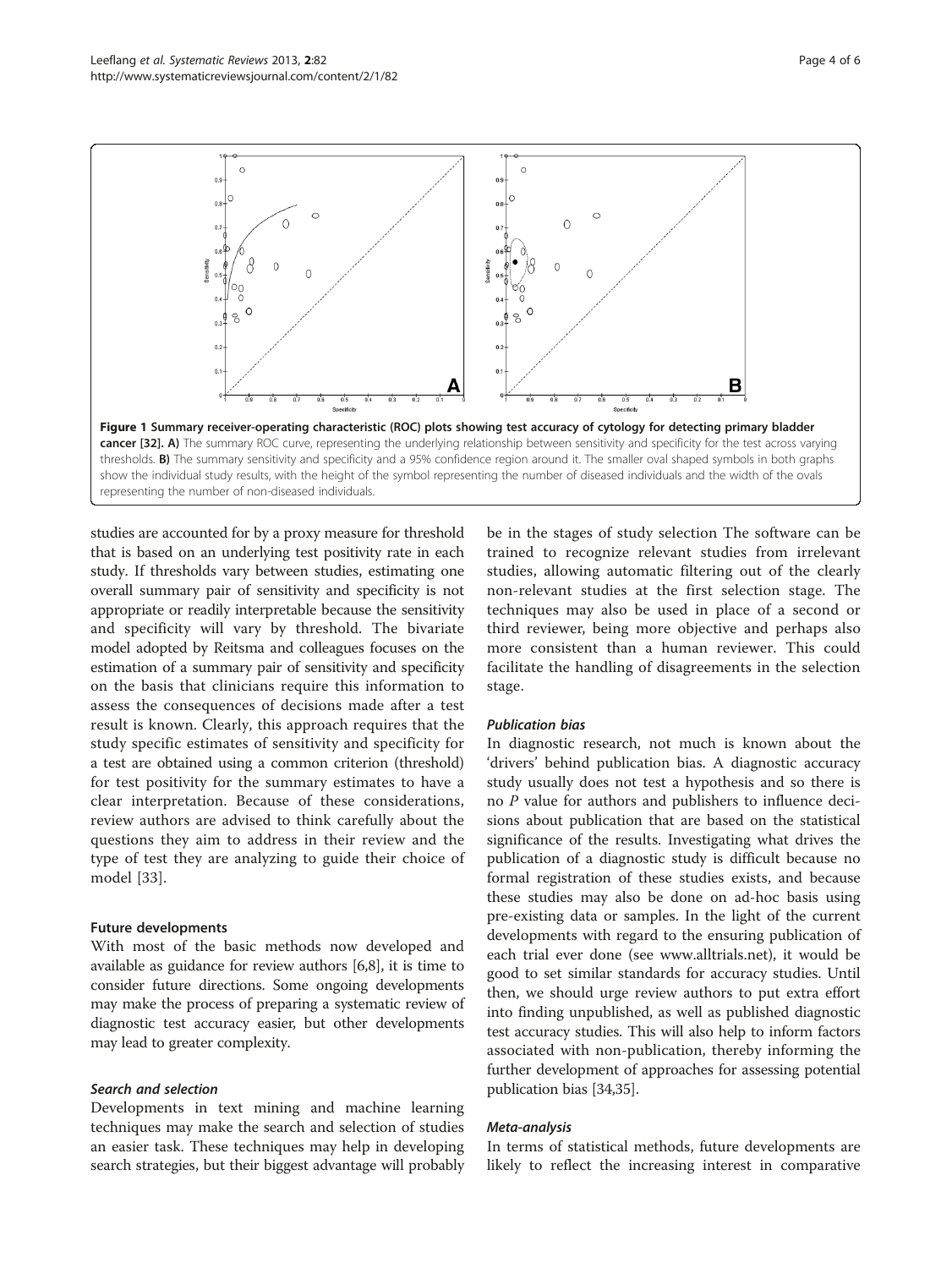<span id="page-4-0"></span>accuracy of tests. Alternative tests are generally available; hence, it is appropriate to evaluate the accuracy of a test not in isolation, but relative to relevant alternative tests. Unfortunately, studies that directly compare tests are not common and meta-analyses to compare tests must often rely on a set of studies that evaluated one of the tests (test A) and a different set of studies that have evaluated the alternative test (test B). This indirect approach would not be acceptable in a systematic review to compare the effectiveness of two interventions, but is common practice when comparing tests because of the limitations of available data. Nevertheless, developments in the area of indirect comparisons and multiple treatment comparison meta-analyses for intervention studies may help to guide future methodological developments for DTA comparative meta-analyses [[36\]](#page-5-0). At present, the routinely used models for DTA meta-analysis utilise data on a single sensitivity and specificity pair for each study. Hence, current models do not fully utilise all of the available data. Some progress has been made in this area [\[37](#page-5-0)], but more general and robust methods are required.

# Interpretation and summary of findings

A major focus of DTA reviews is to obtain summary estimates of test accuracy. However, knowing that a test has a high sensitivity for instance does not tell us whether the test will have much impact on the patient, nor does it tell us that using this test in practice will be beneficial for the patient, or cost-effective. Improved accuracy is not even necessary for patient benefit to occur because new tests may improve outcomes if they can be used on a wider patient group, are less invasive, or allow time-critical effective therapy to be given earlier [[38](#page-5-0)]. Although a GRADE approach for diagnostic tests has now been developed, providing guidance on how to translate accuracy data into a recommendation involving patient important outcomes requires much more consideration [\[39](#page-5-0)].

# Conclusions

Preparing a diagnostic test accuracy review is likely to be very time consuming and challenging. The challenges start at the point of question formulation. Most chapters of the Cochrane Handbook for Diagnostic Test Accuracy Reviews have been published and software is available to facilitate the review process and meta-analysis. In April 2013, the titles for around Cochrane DTA reviews have been registered. With 13 published reviews and 61 published protocols in Issue 4, 2013 of The Cochrane Library, the DTA reviews are now an established part of the Library and may serve as an example for the inclusion of future new review types.

# Additional files

[Additional file 1:](http://www.biomedcentral.com/content/supplementary/2046-4053-2-82-S1.doc) Glossary. This Glossary contains the definitions for some of the technical terms mentioned in the main text.

[Additional file 2:](http://www.biomedcentral.com/content/supplementary/2046-4053-2-82-S2.docx) Appendix. Contributors to the Diagnostic Test Accuracy Working Group.

## **Abbreviations**

DTA: Diagnostic test accuracy; HSROC: Rutter and Gatsonis Hierarchical Summary ROC; QUADAS: Quality Assessment for Diagnostic Accuracy Studies; ROC: Receiver operating characteristic; GRADE: Grading of Recommendations Assessment, Development and Evaluation.

#### Competing interests

ML, YT and PM are co-convenors of the Cochrane Screening and Diagnostic Test Methods Group and Editors of the Cochrane Collaboration's Diagnostic Test Accuracy Editorial Team. JJD is editor of the Cochrane Handbook for Diagnostic Test Accuracy Reviews and Executive Editor of the Cochrane Diagnostic Test Accuracy Editorial Team.

#### Authors' contributions

ML drafted the manuscript and appendix and collected historical data and names. JJD and PM collected historical data. YT drafted the glossary. All authors edited the manuscript. All authors read and approved the final manuscript.

#### Acknowledgements

The authors would like to thank Les Irwig and Paul Glasziou for their recollection of events in the early 1990s. We are grateful to past and present members of the DTA working Group and the Screening and Diagnostic Test Methods Group for their contribution to methodological developments and the introduction of Cochrane DTA reviews into The Cochrane Library. We are also grateful to members of the DTA Editorial Team for their commitment to ensuring the methodological quality of Cochrane DTA protocols and reviews (see Additional file 2).

#### Author details

<sup>1</sup>Department of Clinical Epidemiology, Biostatistics and Bioinformatics, Academic Medical Center, Meibergdreef 9, 1105 AZ, Amsterdam, The Netherlands. <sup>2</sup> Biostatistics, Evidence Synthesis and Test Evaluation Research Group, School of Health and Populations Sciences, Public Health Building, University of Birmingham, Edgbaston, Birmingham B15 2TT, UK. <sup>3</sup>Screening and Test Evaluation Program, School of Public Health, University of Sydney, Sydney NSW 2006, Australia.

#### Received: 24 May 2013 Accepted: 18 September 2013 Published: 7 October 2013

#### References

- Feinstein AR: Misguided efforts and future challenges for research on "diagnostic tests". J Epidemiol Comm Health 2002, 56:330–332.
- 2. Mulherin SA, Miller WC: Spectrum bias or spectrum effect? Subgroup variation in diagnostic test evaluation. Ann Intern Med 2002, 137:598–602.
- 3. Whiting PF, Rutjes AW, Westwood ME, Mallett S, QUADAS-2 Steering Group: A systematic review classifies sources of bias and variation in diagnostic test accuracy studies. J Clin Epidemiol 2013, 66:1093-1104
- 4. Lord SJ, Irwig L, Simes RJ: When is measuring sensitivity and specificity sufficient to evaluate a diagnostic test, and when do we need randomized trials? Ann Intern Med 2006, 144:850–855.
- 5. Irwig L, Tosteson AN, Gatsonis C, Lau J, Colditz G, Chalmers TC, Mosteller F: Guidelines for meta-analyses evaluating diagnostic tests. Ann Intern Med 1994, 120:667–676.
- Leeflang MM, Deeks JJ, Gatsonis C, Bossuyt PM, Cochrane Diagnostic Test Accuracy Working Group: Systematic reviews of diagnostic test accuracy. Ann Intern Med 2008, 149:889–897.
- 7. Leeflang MMG, Debets-Ossenkopp YJ, Visser CE, Scholten RJ, Hooft L, Bijlmer HA, Reitsma JB, Bossuyt PMM, Vandenbroucke-Grauls CM: Galactomannan detection for invasive aspergillosis in immunocompromized patients. Cochrane Database Syst Rev 2008, 4:CD007394.